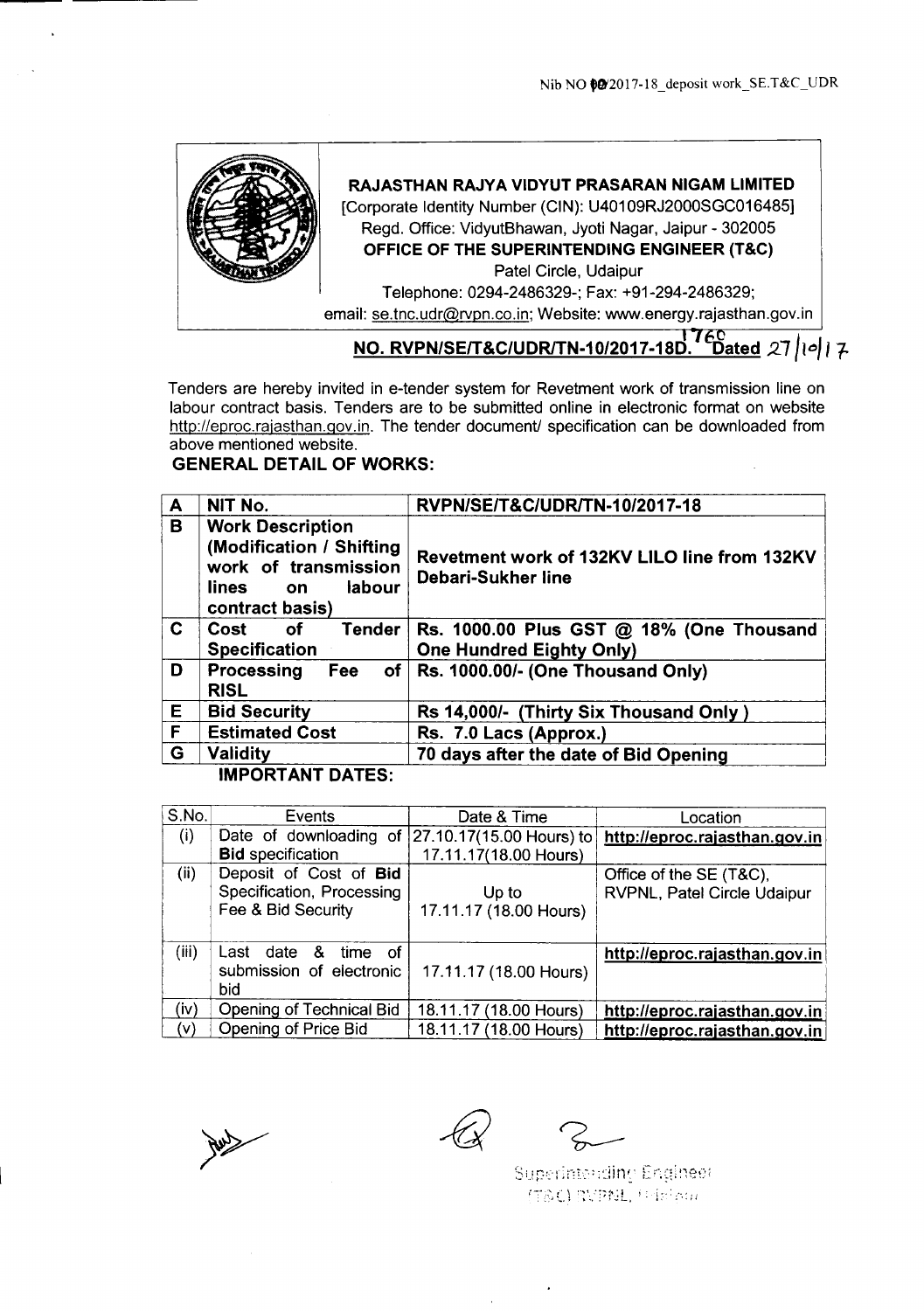#### NOTE:

1. The bidders are requested to submit their bids prior to last date of submission to avoid Non-submission of their bids up to prescribed date due to non-availability of / hanging of website at last moments. The date of submission of bids will not be extended if system is hung up in last hours or congestion.

2. Furnishing of Bid Security / Exemption certificate is essential otherwise the electronic bid will not be opened.

3. (i) The bidder will have to deposit prescribed cost of Bid specification by DO/Banker's cheque of schedule Bank payable at Udaipur in favour of Accounts Officer (T&C), RVPN Ltd., Udaipur up to stipulated date & time in the office of the S.E (T&C), RVPN, Udaipur.

(ii) The bidder will have to deposit prescribed Bid Security by DO/Banker's Cheque of schedule Bank payable at Udaipur in favour of Accounts Officer (T&C), RVPN Ltd., Udaipur up to stipulated date & time in the office of the S.E (T&C), RVPN, Udaipur.

(iii) The bidder will have to submit prescribed processing fee by DO/Banker's Cheque of schedule Bank in favour of M.D. RISL payable at Jaipur) up to stipulated date & time in the office of the SE(T&C),RVPNL, Udaipur.

4. Bid security is to be furnished also by the Vendors registered with the NIGAM.

5. The Central and State Govt. undertaking/Corporations and companies are exempted from furnishing of bid security. However, they have to upload copy of from furnishing of bid security. However, they have to upload copy of certificate/documentary evidence in support of their being Govt. undertaking, with their bid.

6. Offers of bids without relevant documents with respect to qualifying requirements shall not be considered.

7. Technical and Commercial deviations, if any, shall only be mentioned in Schedule-VIII Section IV 'Departure from the Specification' attached with this specification. Mentioning of such deviations elsewhere in the offer will not be considered as deviation. The printed terms and conditions of firms, if any, attached with the tender will not be considered. RVPN shall have right to accept or reject these deviations.

8. Offers of bids without Schedule-I to X and without relevant documents with respect to qualifying requirements shall not be considered.

9. Any cutting / over writing in the figures of tendered documents should also be clarified / indicated in words duly signed.

10. The bidders are required to furnish the clarification/confirmation/ documents sought subsequent to opening of bid within specified time failing which, the case shall be finalized/decided on the basis of available information. The responsibility of being ignored on account of delay in furnishing of desired information/documents shall be of the bidder.

11. The Bid documents can be downloaded from web site http://eproc.rajasthan.gov.in. Details of this Bid notification and pre-qualification criteria can also be seen in NIT exhibited on website www. rypn.co.in and http://sppp.raj.nic.in. Bids are to be submitted online in electronic format only on website http://eproc.rajasthan.gov.in.

12. The bidders who are interested in bidding can download Bid documents from http://eproc.rajasthan.gov.in up to the stipulated date & time.

13. Bidders who wish to participate in this Bid will have to register on http://eproc.rajasthan.gov.in (bidders registered on eproc.rajasthan.gov.in before 30.09.2011 need to register again). To participate in online Bids, bidders will have to procure Digital Signature Certificate (Type-II or Type-III) as per Information Technology Act-2000 by using which they can sign their electronic bids. Bidders can procure the same from any CCA approved certifying agency i.e TCS, Safecrypt, Ncode etc. or they may contact e-Procurement Cell, Department of IT & C, Government of Rajasthan for future assistance. Bidders who already have a valid Digital Certificate need not to procure a new Digital Certificate.

Contact No. 0141 - 4022688 (Help desk 10.00 AM to 6.00 PM on all working days) e-mail eproc@rajasthan.gov.in

Address: e-Procurement Cell, RISL, Yojana Bhawan, Tilak Marg, C-Scheme, Jaipur 14. Bidder shall submit their offer online in electronic formats both for technical and financial proposals. However, cost of specification and Bid Security in the office of Accounts Officer (T&C), RVPN, Udaipur and Processing Fee with S.E (T&C), RVPN,

 $\frac{1}{2}$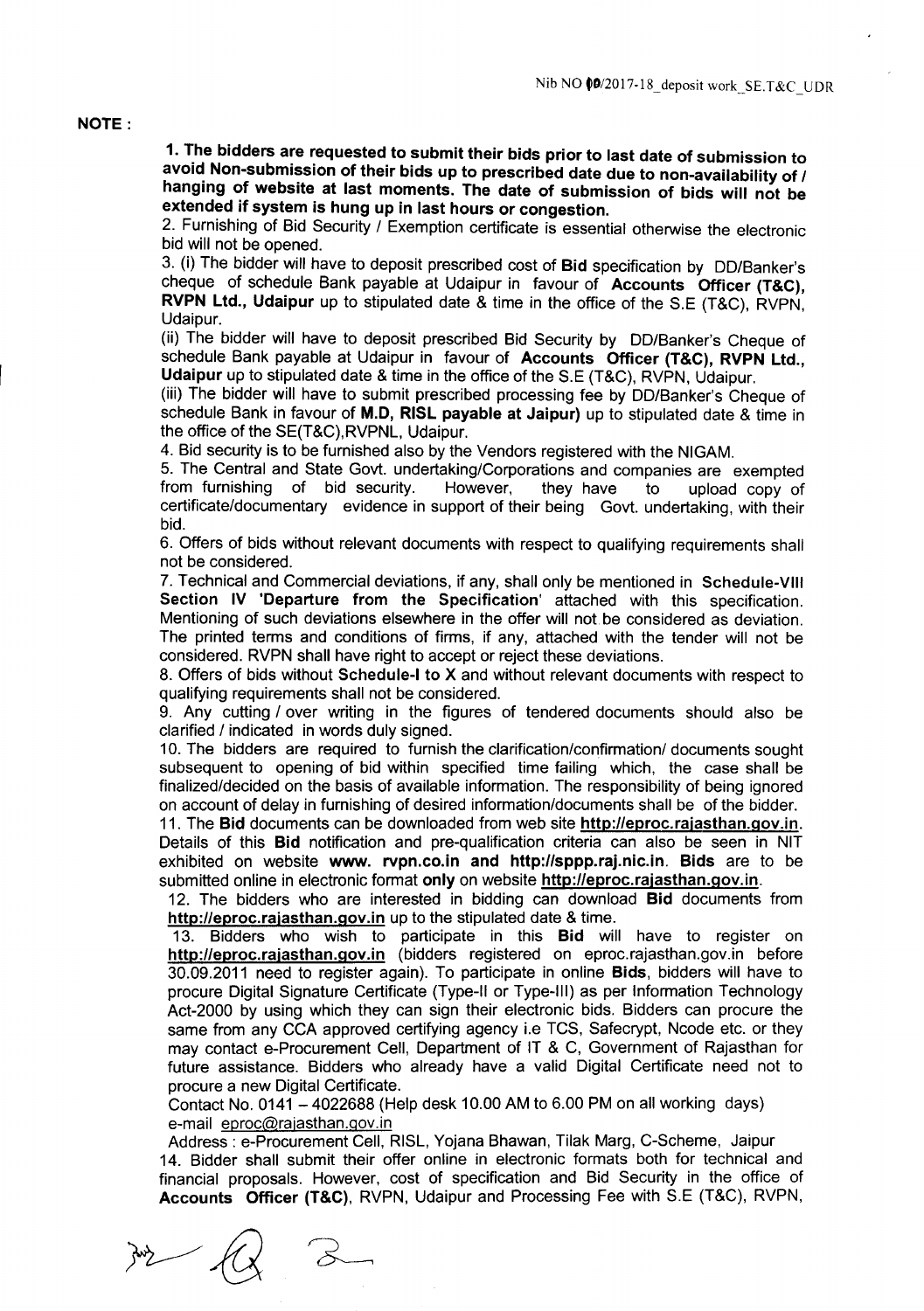Udaipur should be submitted physically at Patel circle, Udaipur Office, up to stipulated date & time. The Bidders shall upload scanned copies of receipts / acknowledgement of above fee documents along with their online bid.

15. Before electronically submitting the Bids, it should be ensured that all the papers including conditions of contract are digitally signed by the Bidder.

16. Bidders are also advised to refer "Bidders Manual" available under "Downloads" section for further details about the e-Bidding process.

17. The tenders are being invited by Superintending Engineer[T&C] Rajasthan Rajya Vidyut Prasaran Nigam Limited having office at Patel Circle Udaipur [Rajasthan] E-mail id is se.tcc7@rvpn.co.in and contact no. is 9413393714, Sh. D.P.Jaroliya, TA to SE[T&C] RVPN Udaipur.

18. The procurement process shall be governed by RTPP Act 2012 and RTPP Rules 2013.

19, The construction work is to be done as per RVPN BSR-2015 effective from 01.04.2015 for which Bill of Quantity (BOQ) shall be provided with Bid specification.

20. The work is to be completed within 6 Months of placement of order (one month time for mobilization of resources in addition to the above mentioned completion Time).

21, Qualifying Requirement: Only those firms who have completed construction of work of minimum 1.5 Km. line of 132KV & above voltage level in last two years with experience in execution of modification work of EHV line at minimum 02 Nos of 132KV & above voltage level.

22. The Purchaser does not bind himself to accept the lowest or any Bid or any part of the Bid and shall not assign any reason(s) for the rejection of any Bid or a part thereof.

23. The bidder will have to quote the FIRM prices inclusive of all taxes and duties and other related cost.

24. The online tenders will have to be digitally signed and submitted in time specified on http://eproc.rajasthan.gov.in in the following manner:-

#### ONLINE SUBMISSION:

The tenderer have to submit their bid in 3 covers comprises of

### (a) Cover 1 (.pdf) : FEE (scanned copies)

(i) Proof of depositing cost of tender specification i.e. the receipt issued by the Accounts Officer (T&C), RVPN Ltd., Udaipur on account of depositing the cost of tender specification through DO/Banker's Cheque payable in favour of Accounts Officer (T&C), RVPN Ltd., Udaipur

(ii) Proof of submitting Processing Fee i.e. the acknowledgement issued by the Executive Engineer (TA to SE T&C) Udaipur on account of depositing the processing fee through DO/Banker's Cheque in favor of M.D, RISL payable at Jaipur.

 $(iii)$  ( $a)$  Proof of depositing bid security i.e the receipt acknowledgement issued by the Accounts Officer (T&C), RVPN Ltd., Udaipur on account of depositing bid security through DD/Banker's Cheque payable in favor of Accounts Officer (T&C), RVPN Ltd., Udaipur or bank guarantee in prescribed format.

(b) Bid security is to be furnished also by the Vendors registered with the NIGAM.

(c) The Central and State Govt. undertaking/Corporations and companies are also exempted from furnishing of bid security. However, they have to upload copy of certificate/documentary evidence in support of their being Govt. undertaking, with their bid.

# (b) Cover 2 (.pdf) :TECHNO COMMERCIAL BID (scanned copies)

The technical information has to be prepared very carefully since it will be the basis for the pre-qualification of bidders. Only relevant and to the point information should be indicated. Tenderers should neither supply information not requested in the specification nor make any comments. Failure to provide any required information, may lead to the rejection of the offer, Tenderer must read Section-I, Section-II, Section-II(A), Section-III & Appendix of specification very carefully before signing on it. Similarly, Schedules-II to X of Section-IV, Documents in support of qualifying requirement & Bar-chart etc. must be signed digitally on each & every page by the authorized representative of the firm after filling requisite information/details, desired in the specification & PQR (Pre Qualifying Requirement).

(c) Cover 3 (.xls) : FINANCE: PRICE BID

 $M^2$ 

Superintending Engineer  $(\hat{\tau}_{\mathcal{S}_i,\cdot})$